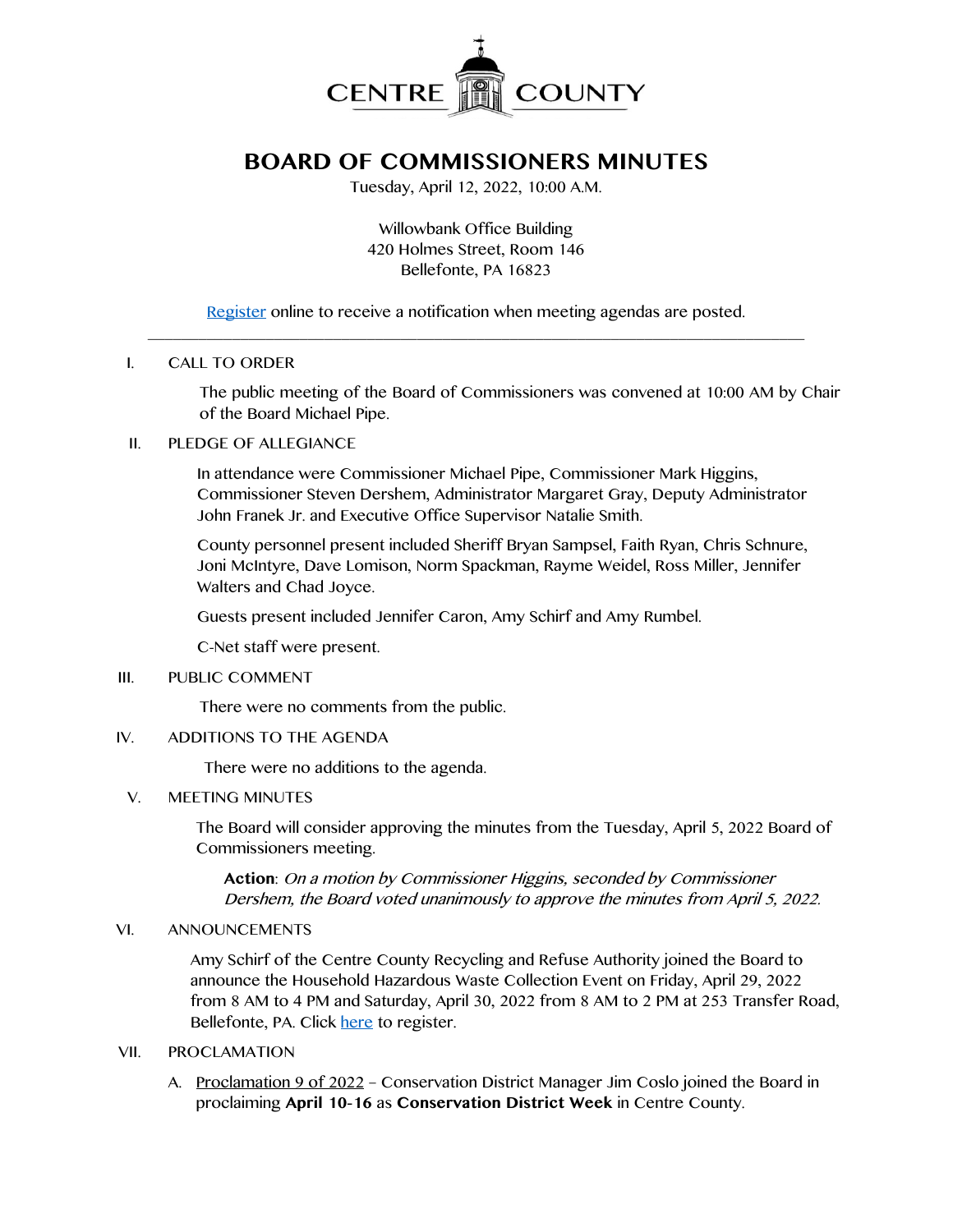# **BOARD OF COMMISSIONERS MINUTES TUESDAY, APRIL 12, 2022 PAGE 2**

Conservation District in Centre County formed in 1954 by the County Commissioners at the request of local farmers and local citizens who were interested in the conservation of soil and water resources. The District is governed by a Board of Directors appointed by the County Commissioners and is composed of 4 Farmer Directors, 2 Urban Directors and 1 County Commissioner Director. The Conservation District currently has 7 full time employees, 2 part-time employees and are currently in the process of onboarding 2 vacant positions as well as a summer intern. Since it's inception, the District has evolved into three branches-Agriculture, Urban Erosion and Sedimentation and Watershed Protection.

**Action**: On a motion by Commissioner Higgins, seconded by Commissioner Dershem, the Board voted unanimously to adopt Proclamation 9 of 2022.

B. Proclamation 10 of 2022 – Director Norm Spackman joined the Board with Rayme Weidel, Jennifer Walters and Ross Miller in proclaiming **April 10-16** as **9-1-1 Dispatchers Week** in Centre County.

In 2021 our 9-1-1 staff handled over 38,000 emergency phone calls and over 88,000 nonemergency phone calls which resulted in over 120,000 incidents for emergency services in other agencies the department serves.

Jen Walters and Ross Miller thanked the Board for their recognition. She spoke of assistance that dispatchers provide from CPR instructions, to talking someone through a panic attack, or staying on the phone with a caller that may be very ill or scared. Training never seems to stop for the dispatchers, there is always new technology or new ways of dealing with emergency situations. It is also a 24/7 job that requires weekends and overnight shifts.

**Action:** On a motion by Commissioner Higgins, seconded by Commissioner Dershem, the Board voted unanimously to adopt Proclamation 10 of 2022.

# VIII. AMERICAN RESCUE PLAN ACT (ARPA)

#### IX. CONTRACTS – AUTHORIZATIONS

A. Commissioners

Deputy Administrator John Franek Jr. and Jennifer Caron, Esquire of Eckert Seamans joined the Board to introduce Resolution 5 of 2022.

The goal is to have the project out to bid in January 2023 with construction completion in the second quarter of 2024. The next step would be for the identified departments that will be relocating to the building to move in during the third quarter of 2024.

Jennifer provided an overview of the resolution which identifies the capital project and refinancing being considered by the Board and the financing team. The Bond Settlement is planned for July/August 2022 at which time the funds will become available for the County's use.

Commissioner Pipe spoke to preserving the legacy of Centre Crest, alleviating the issue of overcrowded offices in the Willowbank Building and reducing the use of leased space.

Commissioner Higgins also agreed that it will be a great use for the departments to have more space and stated that there will not be a tax increase. It will be a major investment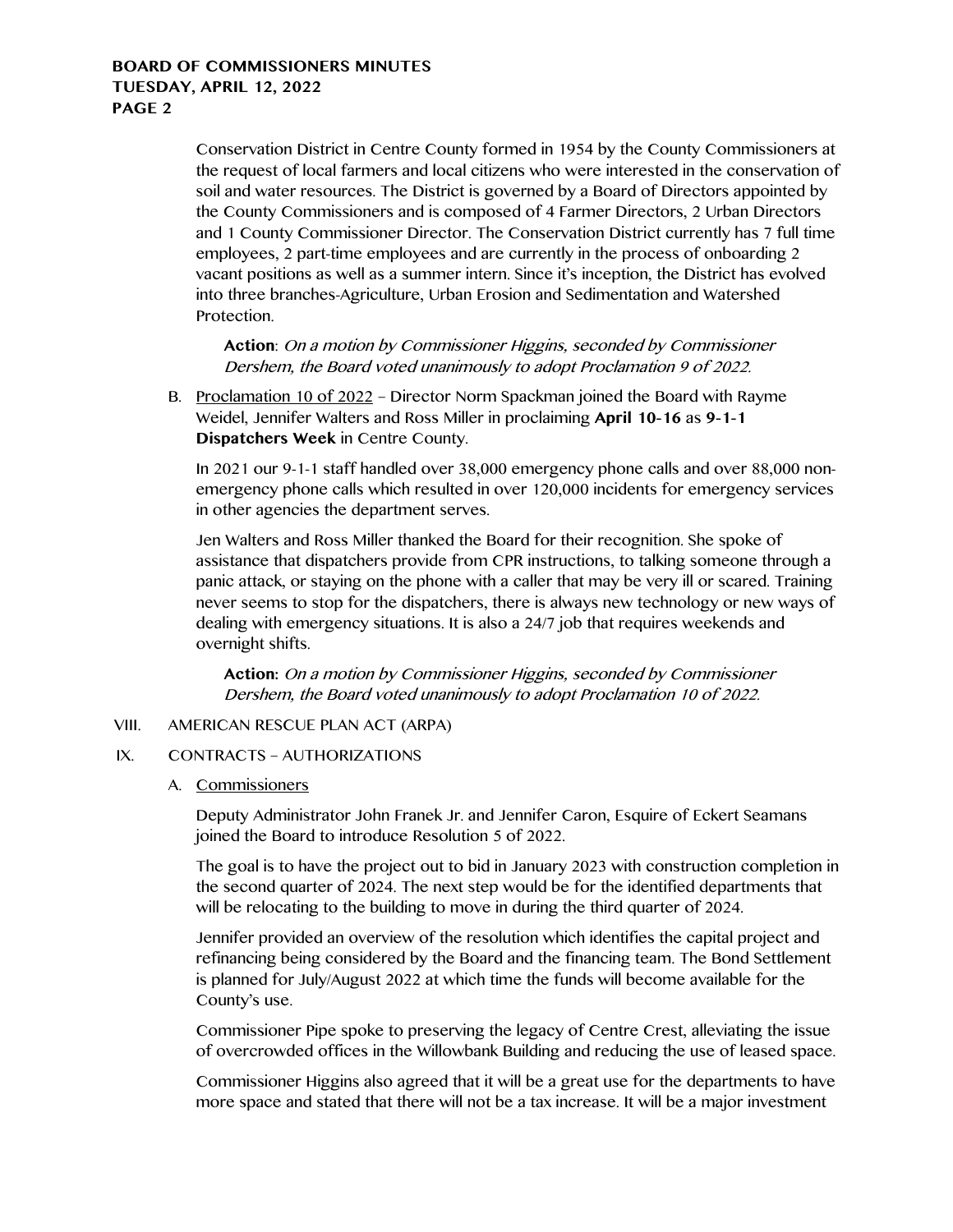# **BOARD OF COMMISSIONERS MINUTES TUESDAY, APRIL 12, 2022 PAGE 3**

that will essentially save a lot of taxpayers' money by utilizing and upgrading the building.

Commissioner Dershem is excited to have the space of the building as well, which will offer our services and partners to be all under one roof will be beneficial to the County and Bellefonte community.

Resolution 5 of 2022 – Expressing the County's intent to issue general obligation, nonelectoral debt for the purpose of financing certain projects of the County, including (I) a Capital Project, and (II) a refunding project – Dept. 111.

**Action**: On a motion by Commissioner Higgins, seconded by Commissioner Dershem, the Board voted unanimously to add Resolution 5 of 2022 to next week's Consent Agenda as presented expressing the County's intent to issue general obligation bonds to finance certain projects as described in the Resolution, declaring the County's official intent to reimburse certain expenditures, and authorizing and directing the County's financing team to proceed with action in preparation and furtherance of the issuance of such debt.

B. Adult Services / Criminal Justice Planning – Amy Rumbel and Director of Adult Services Faith Ryan introduced a Memorandum of Understanding (MOU) with Centre Safe in support of an application to the Office of Violence Against Women to provide Transitional Housing Assistance for victims of sexual assault, domestic violence, dating violence and stalking – Dept. 501/306.

**Action:** On a motion by Commissioner Higgins, seconded by Commissioner Dershem, the Board voted unanimously to approve the MOU with Centre Safe.

C. Planning and Community Development – Chris Schnure introduced a Memorandum of Understanding (MOU) for the final land development plan for Paul B. and Linda S. Fisher Manufacturing Facility located in Penn Township; CCPCDO File No. 33-22. This proposal constitutes a final plan submission showing the development of a single building being 11,760 square feet to be used retail/light manufacturing of roofing material along with corresponding infrastructure. This proposal is located along the northern right-of-way of Tattletown Road (State Route 2016) approximately ½ mile from its intersection with West Aaron Square (State Route 0045) – Dept. 151.

**Action:** On a motion by Commissioner Higgins, seconded by Commissioner Dershem, the Board voted unanimously to add the MOU for the final land development plan for Paul B. and Linda S. Fisher Manufacturing Facility to next week's Consent Agenda.

D. Transportation – Director Dave Lomison asked the Board to consider an Intergovernmental Service Agreement with the Susquehanna Regional Transportation Authority to provide contracted services upon request for shared ride trips. The contract is for the period of July 1, 2022 through June 30, 2023 – Dept. 531.

**Action:** On a motion by Commissioner Higgins, seconded by Commissioner Dershem, the Board voted unanimously to add the intergovernmental service agreement with the Susquehanna Regional Transportation Authority to next week's Consent Agenda.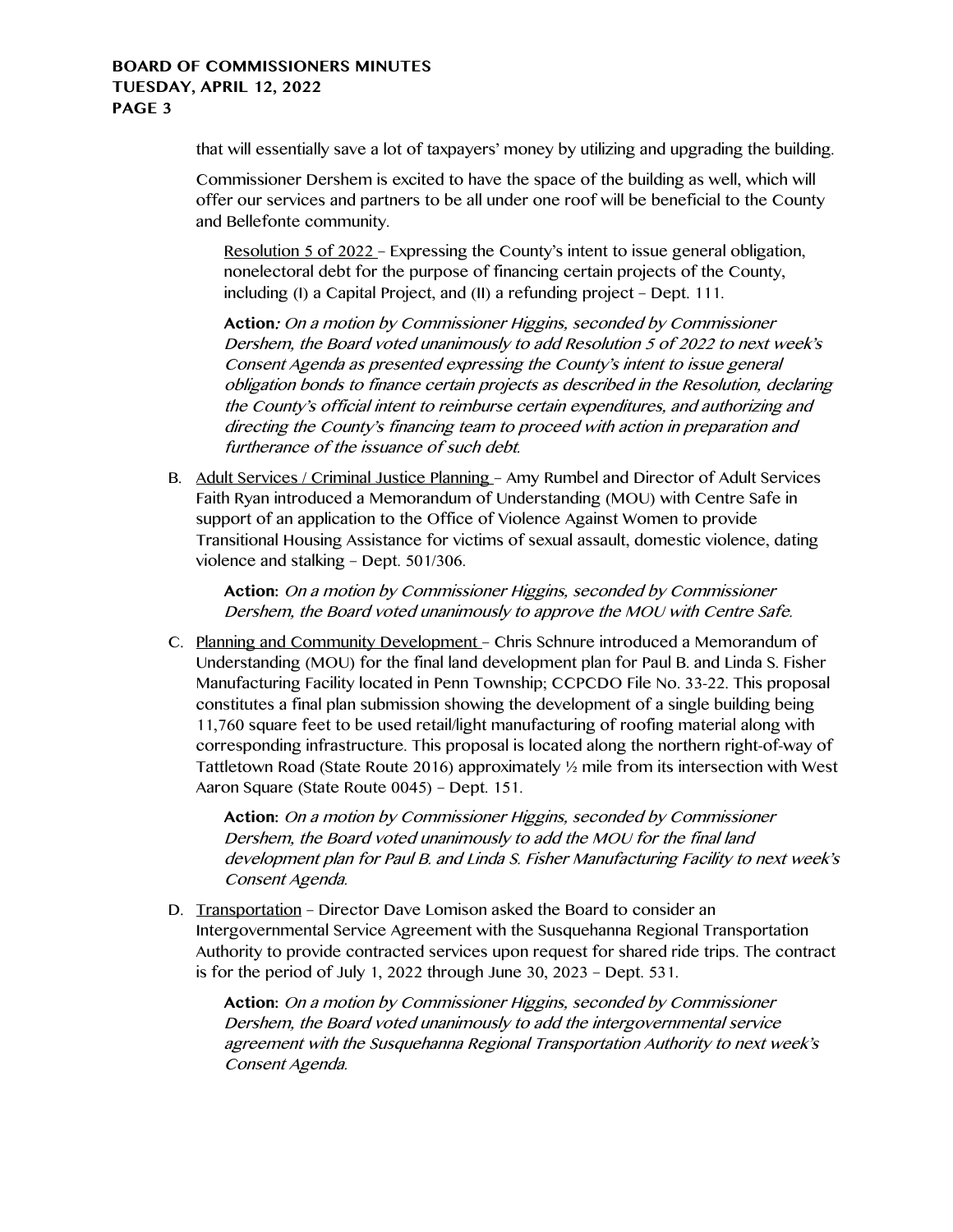#### X. CONSENT AGENDA

**Action:** On a motion by Commissioner Higgins, seconded by Commissioner Dershem, the Board voted unanimously to approve this week's Consent Agenda.

- A. Controller Contract with Plante Moran, PLLC to serve as ERP consultant for the County's ERP Project. The contract total is \$177,000 for the period of April 1, 2022 to December 31, 2023. – Dept. 125.
- B. MH/ID/EI Draft Memorandum of Understanding (MOU) with Keystone Pride Resource Institute and the County of Centre. THE MOU will provide cultural competency training, creating welcoming services for LGBTQIA+ individuals and their families, for staff at MH/ID/EI-D&A. The contract total is \$1,000/day for the one-day training to be held on April 29, 2022. – Dept 561.
- C. Sheriff- Contract Addendum B to the Master Agreement with Teleosoft, Inc. to provide CountySuite Incident Reporting Software. – Dept 211.
- XI. LIQUID FUELS FEE FOR LOCAL USE

#### XII. CHECK RUN

Check run in the amount of \$573,957.66 dated April 8, 2022.

**Action:** On a motion by Commissioner Higgins, seconded by Commissioner Dershem, the Board voted unanimously to approve the check run dated April 8, 2022.

# XIII. ADMINISTRATOR'S REPORT

Administrator Margaret Gray reminded citizens that the COVID-19 Testing Center will remain open until April  $28<sup>th</sup>$  at the Recycling Center Transfer Road location. The County will be looking for a new location after April  $28<sup>th</sup>$  for the COVID testing center.

### XIV. LETTER OF SUPPORT

Letter in support of the Pennsylvania Outdoor Veterans to secure funding for a new Veteran Retreat Center to provide outdoor recreational opportunities for veterans and their families.

**Action:** On a motion by Commissioner Higgins, seconded by Commissioner Dershem, the Board voted unanimously to approve the letter of support.

#### XV. REPORTS – ANNOUCEMENTS.

A. Voter Registration Report

Commissioner Dershem reported 105,034 registered voters in Centre County. The precinct of the week is #59 Huston Township with 942 registered voters. In the Municipal Election there were 368 ballots cast for a voter turnout of 39.07%.

B. Announcements

Centre County Government Offices will be closed on Friday, April 15 for Spring Break.